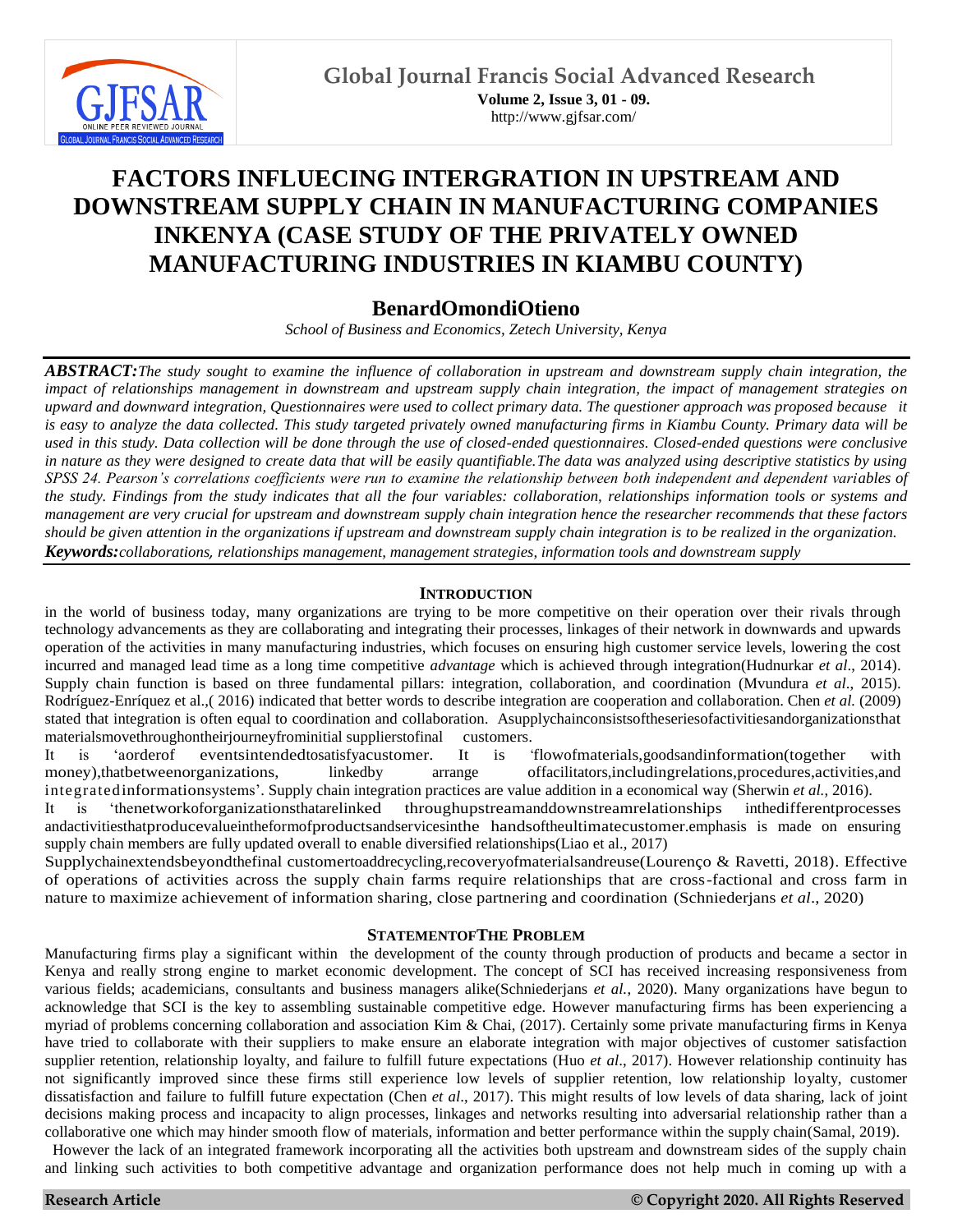framework of implementing previous results on SCI(Liao *et al*., 2017) .This study aims at coming up with a tested framework identifying the integration relationship factors in upward and downward among supply chain practices that attributes to competitive advantage and organization performance .

Locally studies have been carried out that have focused on specific aspects of SCI in management (Nyamasege & Evans Biraori, 2019) researched on the Impact of logistics outsourcing on lead time and customer service among supermarkets in Nairobi. He confirmed that outsourcing (networking) of logistics services in supermarkets has a one to one relational effect with the lead times of product delivery and that among those supermarkets that have outsourced procurement of products from the suppliers

# **OBJECTIVES OF THE STUDY**

# **General Objectives**

The study will be guided by general and specific objectives.

To examine factors influencing integration in upstream and downstream supply chain in manufacturing industries in Kenya.

# **Specific Objectives of the study**

- 1) To examine the influence of collaboration in upstream and downstream supply chain integration.
- 2) The impact of relationships management in downstream and upstream supply chain integration.
- 3) The impact of management strategies on upward and downward integration.
- 4) Assessing the impact of information tools on the upstream and downstream supply chain integration.

# **1.1.6 The Research Questions**

- 1) What factors influence collaborations in upstream and downstream integration in supply chain integration?
- 2) What is the impact of relationships management in upstream and downstream supply chain integration?
- 3) What is the impact of management strategies on upward and downstream supply chain integration?
- 4) What is the impact of the information tools on upstream and downstream supply chain integration?

# **CONCEPTUAL FRAMEWORK**

According to Magenta and Mugenda (2003), a conceptual framework refers to conceptualization of the relationship between variables in the study and it is shown diagrammatically. Apart from showing the direction of the study, through the conceptual framework, the researcher is able to show the relationships of the different constructs that researcher was to investigate



# **Independent Variable**

Source: author, 2021

# **Collaboration**

It means working together as partners with an aim of achieving the intended objective. Supply chain collaboration is more than just integrating information among business functions and partners but also an interactive process that results in joint decisions and activities, often in multi-company teams from various disciplines in each organization(Cao & Zhang, 2011).Supply chain collaboration is defined as two or more autonomous firms working jointly to plan, execute operations as well as distributing substantial information. It can deliver substantial benefits and advantages to its partners.it has been known as a cooperative strategy when one or more enterprises or corporate units work together to generate mutual benefits. In supply chain there are two main types of supply chain: vertical collaboration and horizontal collaboration. Vertical collaboration is the association between or among two or more organizations from diversestages or levels in supply chain management that have a common responsibility, resources, and performance information to be of service to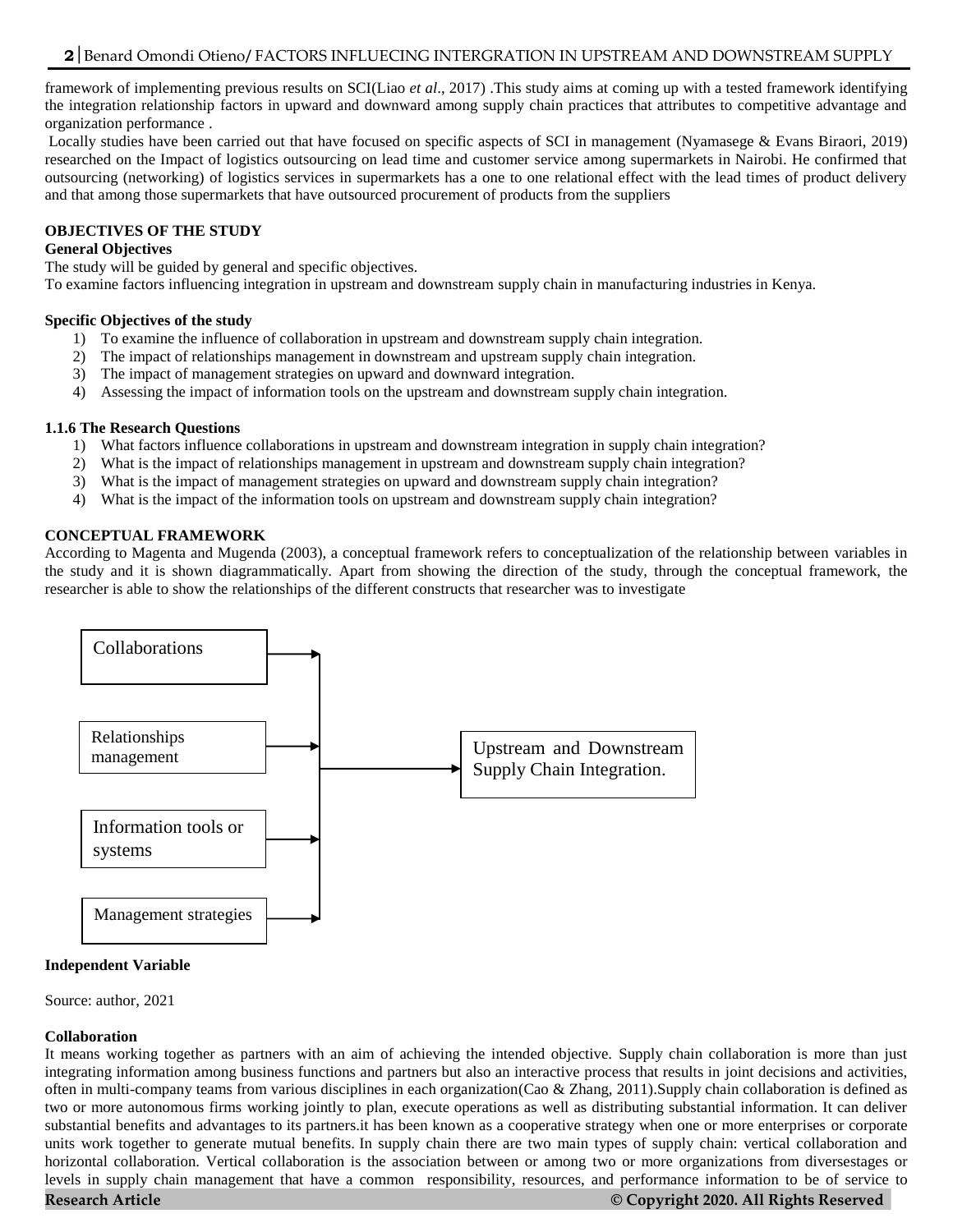relatively similar end customers; while horizontal collaboration is an inter-organizational association between two or more companies at the same level or stage in the supply chain in order to allow effectiveness of work and cooperation towards achieving a common set objectives. Collaboration in supply chain can be manifested in various way like communication in contact and message transmission processes, terms of direction, mode and influencing strategy, , executions of operations which the process of executing supply chain transactions in a collaborative manner ,information sharing resource sharing which the process of leveraging capabilities and assets and investments(González-Benito, 2007).ting in capabilities and assets, decision making and joint knowledge creation for competitive edgewhich enhancesstrengthening trust And commitment among the partners and optimize supply chain benefits

# **Relationships**

Relationship integration (i.e. relationship and information flows) across the supply chain (Zhao et al., 2011) suggest that relationship integration is an important enabler of key processes in an organization and its supply chain. Harland and Martínez-Martínez et al.,( 2015) emphasize this point further, defining supply chain management in terms of the importance of relationship integration. Relationship integration refers to being in the same mental framework as the customers and suppliers based on inter-enterprise dependency and principles of collaboration"(Sakarya et al., 2012). Added to this definition is the importance of relational behaviors for the growth and maintenance of inter-organizational association in terms of trust, commitment, information sharing, communication, risk/reward sharing and relationship-specific investment(Zhao et al., 2011) . A review of the literature shows that these factors have been predominantly identified as important contributors to the development/maintenance of relationship integration between trading partners (Wilson, 1995; Whipple et al., 2010). One of the most important aspects of effective supply chain management is the establishment and development of trust between cooperating parties (Wu et al., 2014). Trust facilitates collaboration in supply chains. Furthermore, trust increases reliance between supply chain partners and encourages risk, information and resource sharing Zhong et al., (2017).

Chen et al., (2017)Trust is a multi-faceted construct that, although emphasized in the relationship literature, has not been consistently defined or operationalized.

Davenport & Low,( 2013) name predictable behavior and fair dealing as the main premises of trusting relationships. Similarly, Fang et al.,( 2011) define trust as confidence in the reliability and integrity of a cooperating party. Within the literature, researchers have a tendency to discuss commitment in conjunction with trust, which arises directly from relationship commitment. Essentially, commitment ensures relational continuity of cooperating parties within an exchange

#### **Information tools or technology**

Knowledge of the tools and method is often not the problem, according to (Ntuen et al., 2010), but rather difficulties of coordinating the work and making people believe in them. In his article, Philip Atkinson states that most organization fail to create a culture that will sustain integration and any other program of organization improvement. He states that failing to plan equates to planning to fail. Firms should equally attend to building the right culture, conditions and circumstances which can become the bases of implementing change. Implementing an integrated supply chain in upwards and downwards requires extra resources which most of the firms are not willing to spend. Financial resources are needed for employee training programs, external consultants, ICT Integration and coordination etc. Sometimes even production of firms may be faced with interruptions which are as a result of the employees training in the new techniques. The managers would rather refuse unnecessary loss of resources especially if they do not anticipate immediate returns (González-Benito, 2007).

# **Management strategies**

Modern management strategies are dynamic and interconnected networks that are gradually lengthening and globe-spanning (Chiang *et al*. 2011). Supply chain practices integrates various firm's operations and support functions, synchronizing production with new orders, purchasing with demand, scheduling and shipping with customer requirements (Buisness-to-you, 2018). According to Beske & Seuring,( 2014), when well-implemented supply chain practices in an organization, forms an efficient, quick and accurate management tool that reduces cycle time and builds reliability thereby impacting positively on the performance of organizations

Effective management strategies are ever-growing means of conducting business in many industries around the world and are projected to reach \$5 trillion in transactions by the year 2021, up from \$75 billion in 2011 according to (Spaargaren & Mol, 2013). In their discussion of competitive purchasing strategies required for the twenty-first century, (Tate & Ellram, 2012) stated that manufacturing firms must maximize the use of strategic based decisions, including cost management and management of supplier relationships in every aspect of the business, linking across all members of the supply chain, increasing the speed of information transfer, and reducing non-value adding tasks. Clearly, the use of strategic based procurement has the potential to significantly impact national economies as well as the competitive position of individual firms (González-Benito, 2007).

# **RESEARCH DESIGN AND METHODOLOGY**

The study will adopt a descriptive research design to investigate the problem. It is considered to be suitable because it provides the opportunity for establishing the credibility of the variable under study as it does not manipulate them (Novikov&Novikov 2013). According to Krishnaswami (2003), the research design is termed to as a framework used to explore new knowledge in a given area. Further, the study used qualitative and quantitative data.

The target population for the study was 216 and the sample size was 108 that were selected using stratified random sampling. The sampling frame were procurement officers of the selected firms. The questionnaires were dropped at the procurement departments. The collected data was coded, edited and entered into the SPSS for analysis. Pilot test of the questionnaires was done prior to data collection exercise and 10 questionnaires were used for this exercise.this was done to determine the validity and reliability of the questionnaire. The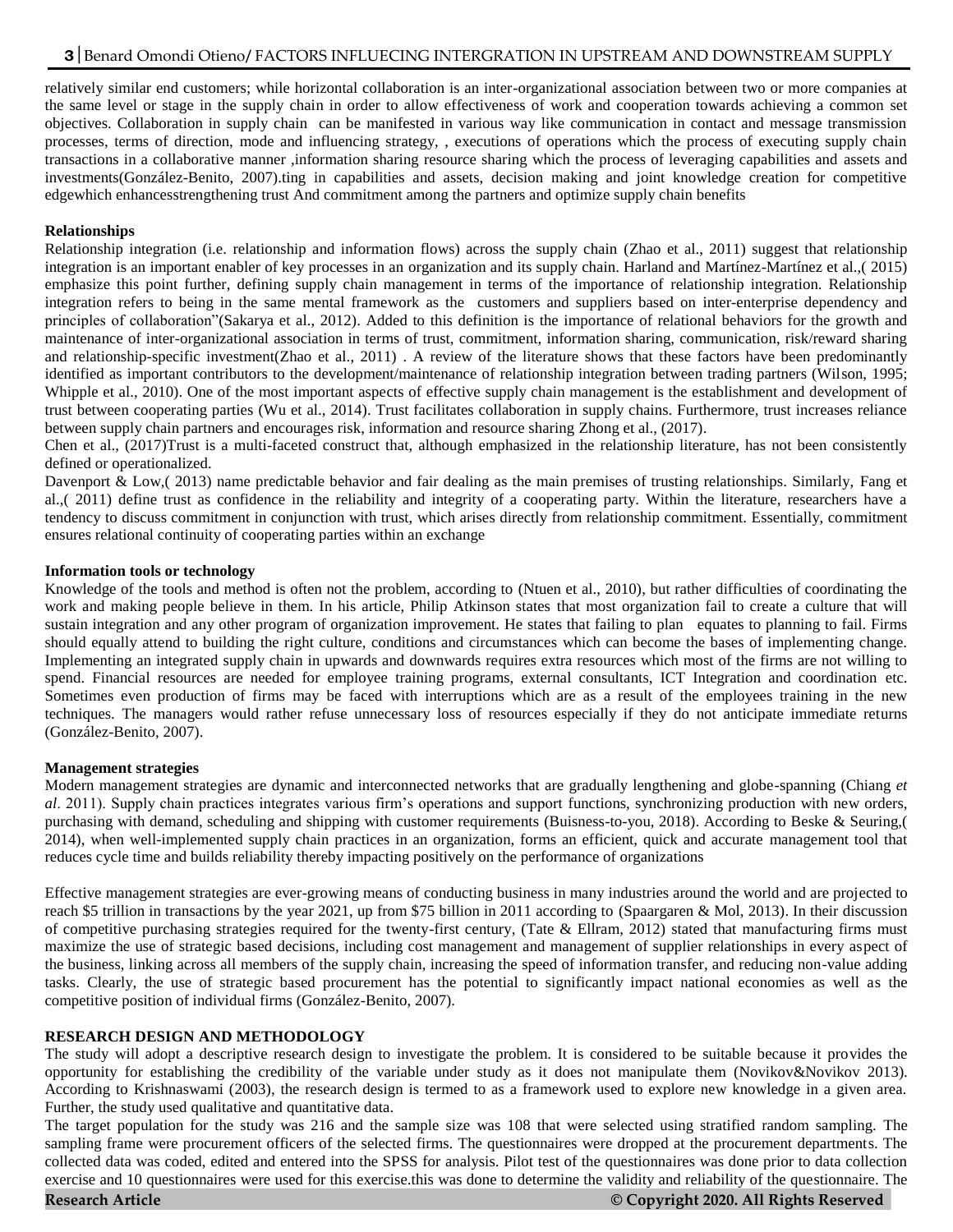# 4 Benard Omondi Otieno/ FACTORS INFLUECING INTERGRATION IN UPSTREAM AND DOWNSTREAM SUPPLY

data were analysed using SPSS version 22. The findings were presented in graphs, charts and tables. The relationship between the independent and dependent variables was determined by Pearson's correlation coefficient.

# **DATA ANALYSIS AND PRESENTATION**

#### **Descriptive analysis.**

### **Table 1: Response Rates**

| <b>Ouestionnaires</b><br>Administered | Duestionnaires filled and returned | (9)<br>Percentage |
|---------------------------------------|------------------------------------|-------------------|
| 108                                   | 90                                 |                   |

#### **Source: Author 2021**

From the table above out of the 108 questionnaires issued, 90 questionnaires were filled and returned. This indicates 83.33% response rate.

#### **Duration in the firm**

The study sought to establish from the respondents, the duration they have served in their respective firm. Research observations were as shown in Table 2

| $1400 \pm 7$      |           |         |  |
|-------------------|-----------|---------|--|
| Characteristic    | Frequency | Percent |  |
| Less than 5 years | 15        | 18%     |  |
| 6-10 years        | 35        | 38%     |  |
| $11-15$ years     | 23        | 26%     |  |
| $16-20$ years     | 12        | 13%     |  |
| Over 20 years     | 5         | 6%      |  |
| <b>Total</b>      | 90        | 100%    |  |

#### **Table 2: working duration in the firm**

# **Source: Author (2021)**

According to the study, majority of the respondents (38%) had worked for a duration between 6-10 years, 18% have worked for a duration of less than 5 years, 26% between 11-15 years, 13% between 16-20 years, while 6% indicated that they have worked in their firms for over 20 years. This indicates that majority of the respondents had worked for duration of 6-10 years and thus an extensive working experience.

# **STUDY VARIABLES**

# **Collaboration**

The respondents were required to indicate their level of agreement with the statements related to the extent to which their firm has embraced supply chain integration by filling a 5-Likert scale where;  $1=$  to very large extent  $2=$  large extent  $3=$  a moderate extent  $4=$ small extent 5= very small extent. The variable used Mean and standard deviation to compute.

#### **Table 3: collaboration**

| <b>Statement</b>                                                              | <b>Mean</b> | <b>Standard</b><br>deviation |
|-------------------------------------------------------------------------------|-------------|------------------------------|
| We maintain long term relationships between our firm and our<br>suppliers     | 2.264       | 0.0754                       |
| There exists strategic partnerships between our firm and our<br>suppliers     | 1.123       | 0.2451                       |
| Cross-functional management is extensively used in our firm                   | 1.472       | 0.2451                       |
| Supply chain initiatives are cross functionally integrative                   | 1.012       | 0.7402                       |
| Information provision to improve their quality and<br>responsiveness          | 1.412       | 0.2341                       |
| Strategic plans are communicated to production department                     | 1.542       | 0.3241                       |
| Participation of suppliers in the design stage development of new<br>products | 2.364       | 0.2341                       |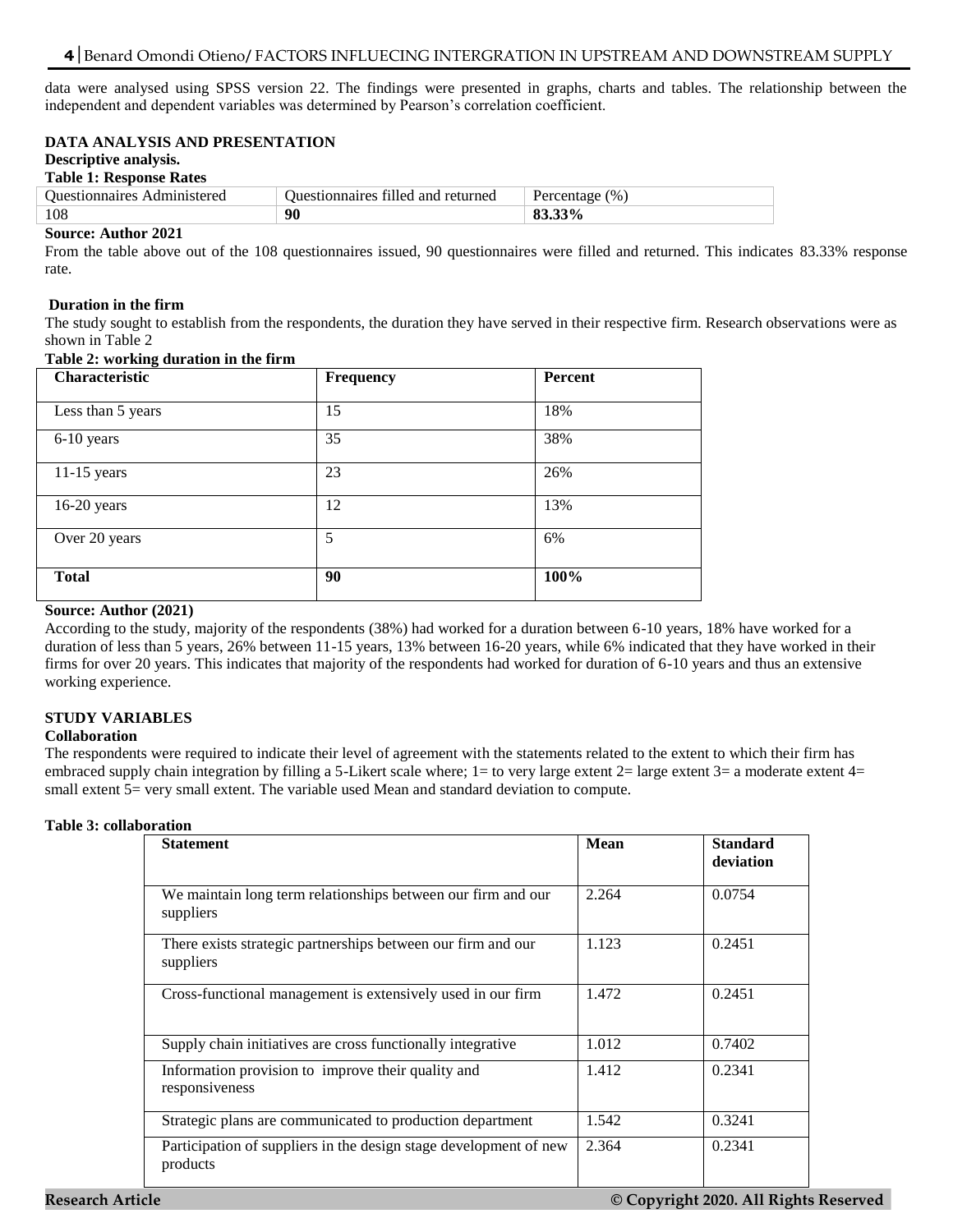| Establishment of Quick ordering systems with main suppliers                                               | 2.369  | 0.4451 |
|-----------------------------------------------------------------------------------------------------------|--------|--------|
| Internal functions achieved through data integration through the<br>use of Information Technology systems | 2.019  | 0.3452 |
| Internal functions were periodic                                                                          | 2.014  | 0.4133 |
| There is participation of our suppliers in the processes of<br>procurement and production                 | 2.369  | 0.0542 |
| Customers are required to give feedback                                                                   | 2.3957 | 0.2536 |
| Improvement of customers relations, processes, products and<br>services is through feedback received      | 2.3927 | 0.0547 |
| Mean Aggregate                                                                                            | 1.904  |        |

#### **Source: Author (2021)**

The results in Table 3 indicate respondent's agreement to a very great extent that; we maintain long term relationships between our firm and our suppliers (mean=2.264), There exists strategic partnerships between our firm and our suppliers (mean=1.123) where the crossfunctional management is extensively used in our firm (mean=1.472) and the supply chain initiatives are cross functionally integrative (mean=1.012). Information provision to improve their quality and responsiveness (mean=1.412) and the strategic plans are communicated to production department (mean=1.542). There is assurance of participation of suppliers in the design stage development of new products (mean=2.364) and it helps in establishment of quick ordering systems with main suppliers (mean=2.369) and internal functions achieved through data integration through the use of Information Technology systems (mean=2.019). Internal functions are periodic (mean=2.014) and there is participation of our suppliers in the processes of procurement and production (mean=2.369) and that the company is actively seeking feedback from customers (mean=2.3957) on other hand, respondents agreed to a great extent that customers are encouraged by customers to improve customer relations, processes, products, and services (mean=2.3927).

#### **Management strategies**

# **Table 4: Management strategies**

| <b>Statement of Variable</b>                                                                                                                                               | Mean   | Sd.   |  |
|----------------------------------------------------------------------------------------------------------------------------------------------------------------------------|--------|-------|--|
| Screening of suppliers to meet evaluation set criteria<br>1.                                                                                                               | 4.609  | 0.650 |  |
| Collaborative work with suppliers on lead time reduction in<br>2.<br>integration design initiatives                                                                        | 4.609  | 0.650 |  |
| The management provides training and update<br>3.<br>Suppliers to build integrated and sustainable<br>capacity                                                             | 4.391  | 0.706 |  |
| The management appreciates the role played by the<br>4.<br>Purchasing function in activities such as inventory reduction<br>Demand management and process standardization. | 3.83   | 0.88  |  |
| Top management sensitizes employees on integration practices.<br>5.                                                                                                        | 3.667  | 0.943 |  |
| <b>Mean Aggregate</b>                                                                                                                                                      | 4.2212 |       |  |

The study was sought by the researcher to certify whether the adoption of management strategies had an impact on upstream and downstream supply chain integration within the supply in the manufacturing setting in Kiambu County. A scale of 1-5 was adopted whose ranges were: Strongly Disagree= SD, Disagree=D Were represented by a mean score equivalent to 1 to 2.5 on the continuous Likert scale  $(1<sub>0</sub> - 2.5)$  whereas the scores of the neutral were represented by a score equivalent to 2.6 to 3.5 on the Likert scale (2.6<Neutral=N<3.5).The score of Agree=A and Strongly Agree =SA were represented by a mean score equivalent to 3.6 to 5 on the Likert Scale( 3.6<Agree<5). The results were represented in terms of mean and standard deviation.

From the table 4 above, it is evident that majority of the respondents agree that the management adopts Screening of suppliers to meet evaluation set criteria which has been indicated by a mean of (4.609) , Collaborative work with suppliers on lead time reduction in integration design initiatives as indicated by a mean of (4.609) , The management provides training and update suppliers to build integrated and sustainable capacity as indicated by a mean of (4.391) , The management appreciates a crucial role played by the purchasing function in activities such as inventory control, demand management and process standardization as indicated by a mean of (3.830) , top management sensitizes employees on integration practices denoted by a mean of (3.667).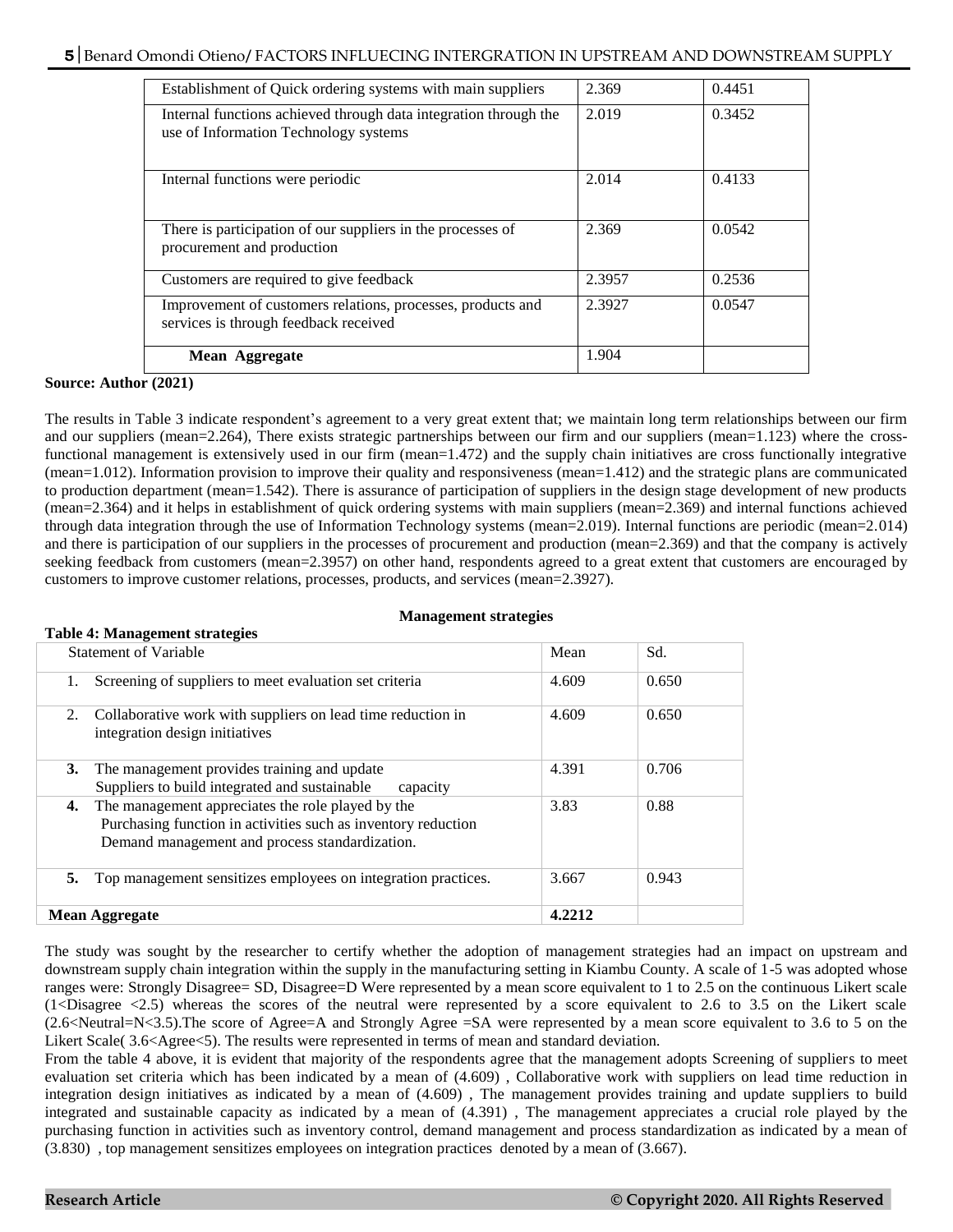#### **Information tools**

**Table 5. Information tools in upstream and downstream supply chain integration.**

| <b>Statement of Variable</b>                                                                                                       | Mean. | Sd.   |
|------------------------------------------------------------------------------------------------------------------------------------|-------|-------|
| Employees were knowledgeable on information tools used in supply<br>1.<br>chain.                                                   | 4.185 | 0.611 |
| Organization uses information systems, EDI<br>2.<br>ERP systems and E-procurement systems.                                         | 4.148 | 0.590 |
| Organization provides comprehensive information to<br>3.<br>Suppliers and procurement staffs on lean procurement<br>Methodologies. | 3.83  | 0.88  |
| Organization sensitize staffs in the procurement department on the<br>4.<br>benefits of integration practices.                     | 3.667 | 0.943 |
| Use of the Electronic data interchange for procurement.<br>5.                                                                      | 3.444 | 0.629 |
| Criteria had been developed for selecting suppliers with integration<br>6.<br>capability.                                          | 4.609 | 0.570 |

From the findings on table 5, it is evident that the majority of the respondents were knowledgeable on skills on information tools used in supply chainrelated to outsourcing and downsizing practices. As shown by a mean of (4.185) Organization uses information tools such as EDI, ERP systems, IFMIS in the case of Public Entity (PE), E- Procurement markets as shown by a mean of (4.148): The organization offers to both the suppliers and the procurement staffs guidelines on achieving an integrated supply chain successfully. The organization has sensitized the procurement staffs on the benefits of integration practices as shown by a mean of (3.830) Use of the Electronic data interchange for procurement had been developed by the organization as shown by a mean of (3.444) Criteria had been developed to select suppliers with integration capability as shown by a mean of (4.609)

E-procurement practice is one of the key enablers of procurement success. Since it's provides a higher supply chain transparency which enables companies to centralize strategic procurement and decentralize operational procurement process in both upstream and downstream.

Relationship management**.** 

**Table 4.9 Relationship management in upstream and downstream supply chain integration**

| Statement of variable                                                                          | Mean   | Sd.   |
|------------------------------------------------------------------------------------------------|--------|-------|
| 1 There is good relationship with the customers due to quality goods and services              | 3.667  | 0.880 |
| 1.<br>Complains and comments are received positively and measures taken<br>accordingly         | 3.444  | 0.629 |
| 2.<br>There are minimal cases of switching due to high loyalty levels with<br>their customers. | 4.609  | 0.570 |
| Reliability of product during and after order is given priorities.<br>3.                       | 4.609  | 0.650 |
| There is reliable capacity that lead in meeting unexpected demand in<br>4.<br>timely manner.   | 4.522  | 0.650 |
| Mean Aggregate                                                                                 | 4.1702 |       |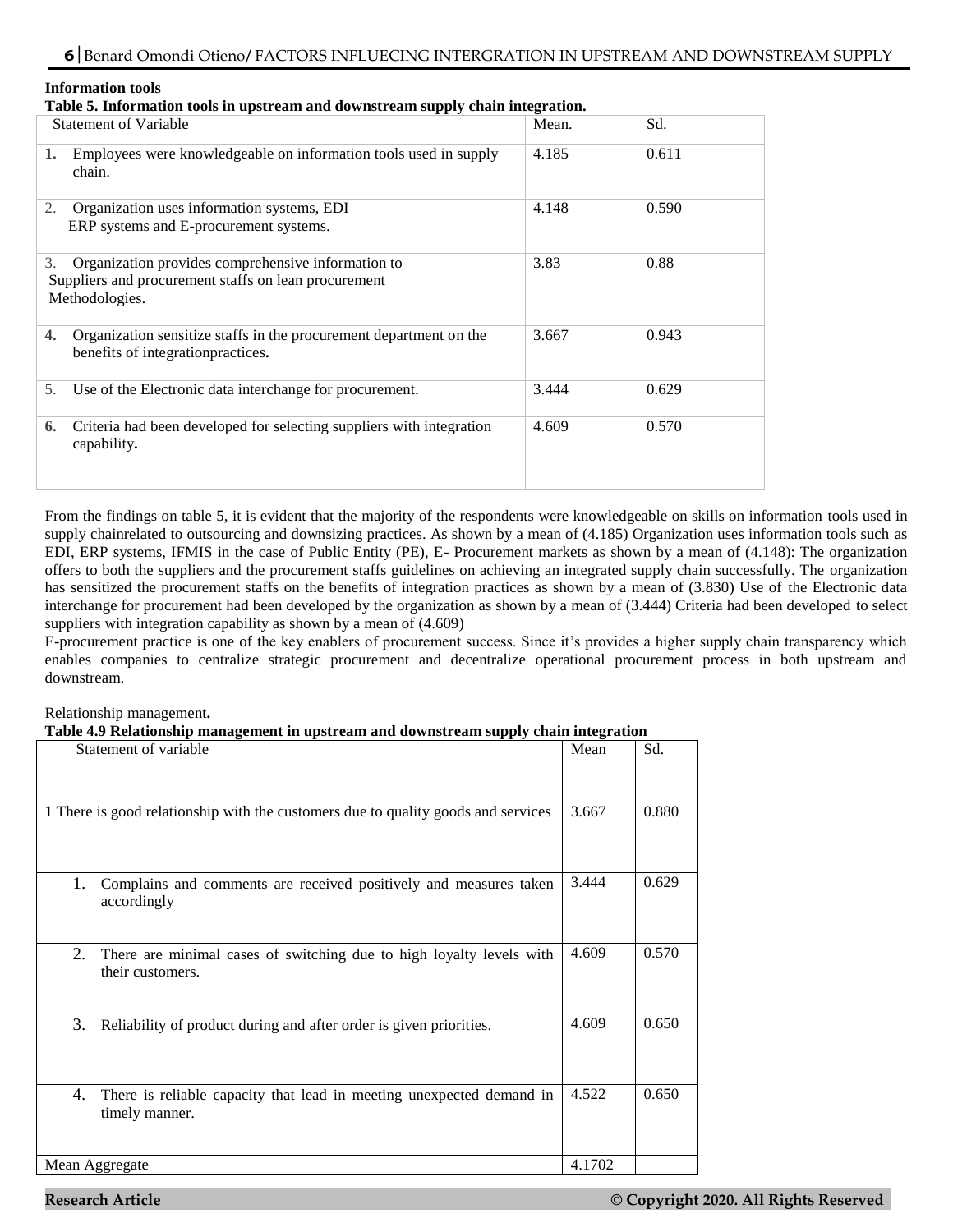The study was sought by the researcher to certify whether the adoption of management strategies had an impact on integration in lean procurement methodologies in the manufacturing setting in Kenya. A scale of 1-5 was adopted whose ranges were: Strongly Disagree= SD, disagree=D Were represented by a mean score equivalent to 1 to 2.5 on the continuous Likert scale (1<Disagree <2.5) whereas the scores of the neutral were represented by a score equivalent to 2.6 to 3.5 on the Likert scale (2.6<Neutral=N<3.5). The score of Agree=A and Strongly Agree =SA were represented by a mean score equivalent to 3.6 to 5 on the Likert Scale(3.6<Agree<5). The results were represented in terms of mean and standard deviation.

From the Table 6 the respondents agreed that There is good relationship with the customers due to high quality goods and services as shown by a mean of (3.667) , Complains and comments are received positively and measures taken accordingly as shown by a Mean of (3.444) There are minimal cases of switching due to high loyalty levels with their customers as shown by a mean of (4.609) , Reliability of product during and after order is given priorities as shown by a mean of (4.609) , There is reliable capacity that lead meeting unexpected demand in timely manner as shown by a mean of (4.522).

# **INFERENTIAL ANALYSIS**

# **Regression analysis**

The regression analysis is concerned with the distribution of the average value of one random variable as the other variables which need not be random are allowed to take different values. A multivariate regression model was applied. The regression model specifically connects the average values of y for various values of the x-variables. A regression equation is in no way a mathematical linking two variables but serves as a pointer to questions to be answered. Basically, the regression analysis is used in two distinct including being a means of considering data taking into account any other relevant variables by adjustment of the random variable and generating mathematical forms to be used to predict the random variable from the other (independent) variables.

The regression model was as follows:

The model specification is as follows Y=  $a+β1x1+β2x2+β3x3+β4x4+ e$ 

Where;

a= constant

 $X1 =$  Collaboration

X2= Relationship management

X3= Management Strategies

X4= Information sharing tools

e =Error term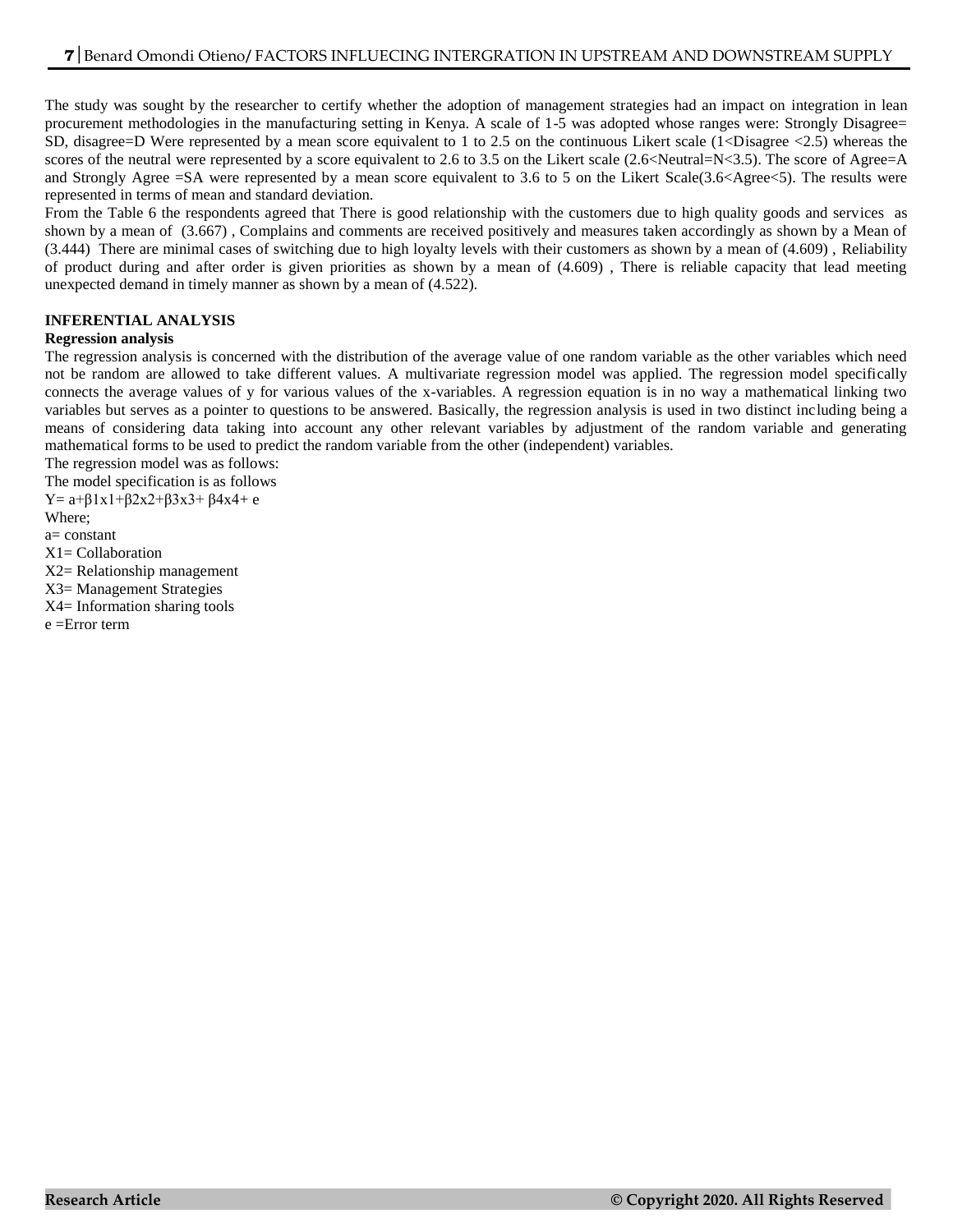#### **Collaboration**

The study sought to find out the factors influencing integration in upstream and downstream supply chain in manufacturing companies of Kenya. The findings were as follows.

Majority of the respondents agreed (mean=4.40) that Collaboration was adopted as a factors influencing integration in upstream and downstream supply chain. Further, the standard deviation of 0.586 showed that the opinions of the respondents were less varied and that responses were revolving closer to the mean. In addition, it was also agreed (mean=3.66) by majority of the respondents Collaboration was frequently applied. Consequently, the findings showed that collaboration helped to positively influenced integration of upstream and downstream supply chain as reported by majority of the respondents who agreed (mean=4.31) on the matter. The opinions of the respondents were quite dispersed as indicated by a standard deviation of .781. On the other hand, it was strongly agreed (mean=4.46) that collaborationwas considered as a factor influencing integration in upstream and downstream supply chain in manufacturing companies**.**

#### **Relationship management**

The study sought to establish the role of relationship management on integration in upstream and downstream supply chain. Data was obtained and findings were as follows; established that relationship management helped to reduce cost as strongly agreed (4.79) upon by majority of the respondents. A smaller standard deviation of 0.419 showed that respondents tended to agree on the matter as their opinions seemed converging. In addition, majority of the respondents were uncertain (mean=3.47) whether relationship management was aimed at promoting upstream and downstream supply chain irrespective of their largely varied opinions (δ=1.121). Consequently, the results revealed that relationship management lead to better quality and relatively cost reduction as strongly agreed (4.62) upon by majority of the respondents. It was also reported by majority of the respondents that relationship management leads to integration in upstream and downstream supply chain.

#### **Management Strategies**

The study assessed the effect of management Strategies on integration in upstream and downstream supply chain in manufacturing companies; the findings were analyzed as follows; majority of the respondents agreed (mean=4.38) that integration in upstream and downstream supply chain depended on the management strategies. On this point, respondents tended to have converging opinions. It was also agreed (mean=4.28) that management Strategies provides high quality and innovative products and respondents. The study findings also showed that majority of the respondents strongly agreed (mean=4.52) that supplier performance rating provides was a basis for continues improvement. It was reported by majority of the respondents that management Strategies enhances integration in upstream and downstream supply chain as indicated by a mean of 4.59 and a standard deviation of 0.632. Majority of the respondents also agreed (mean=4.05) that management strategies helps reduce supplier base and overall cost which promotes integration in upstream and downstream supply chain

#### **Information sharing tools**

The study sought to analyze the effect of Information sharing tools on integration in upstream and downstream supply chain in manufacturing companies agreed (mean=3.86) that Information sharing toolsaffectedintegration in upstream and downstream supply chain in manufacturing companies. Further, the standard deviation of 0.446 showed that the opinions of the respondents were less varied and that responses were revolving closer to the mean. In addition, it was also agreed (mean=1.26) by majority of the respondents thatInformation sharing tools was rarely applied. However, the opinions of the respondents were more varied as evidenced by a standard deviation of 0.941. Consequently, the findings indicated that Information sharing tools helped to classify supplier based on their capability by majority of the respondents who agreed (mean=3.952) on the matter. The opinions of the respondents were quite dispersed as indicated by a standard deviation of .898 On the other hand, it was strongly agreed (mean=4.12) Information sharing tools was considered as a factor influencing integration in upstream and downstream supply chain in manufacturing companies.

#### **Inferential Results**

Inferential analysis was conducted to assess the relationship between the various variables under study. In this case, Karl Pearson Correlation Coefficient was used to study the relationship between variablesaffecting integration in upstream and downstream supply chain and the findings were as follows;

Accordingly, Collaboration had an r-value of .358 indicating a significant relationship between supplier competency and procurement performance. This was satisfactory to the first objective of the study. In addition, the relationship between Collaboration approach and upstream and downstream supply chain was positive. Therefore,Collaboration is positively correlated with improvement of upstream and downstream supply chain in manufacturing companies

#### **Relationship management.**

Relationship management had an r-value of .405 indicating a significant relationship between this relationship management and upstream and downstream supply chain. This was satisfactory to the second objective of the study. In addition, the relationship between relationship management and performance of upstream and downstream supply chain was positive. Therefore, relationship management and upstream and downstream supply chain are positively correlated.

Management Strategies had an r-value of .619 indicating a significant relationship between management Strategies and upstream and downstream supply chain. This was satisfactory to the third objective of the study. In addition, the relationship between management Strategies and upstream and downstream supply chain was positive. Therefore,management Strategies improvement is positively correlated with integration of upstream and downstream supply chain.